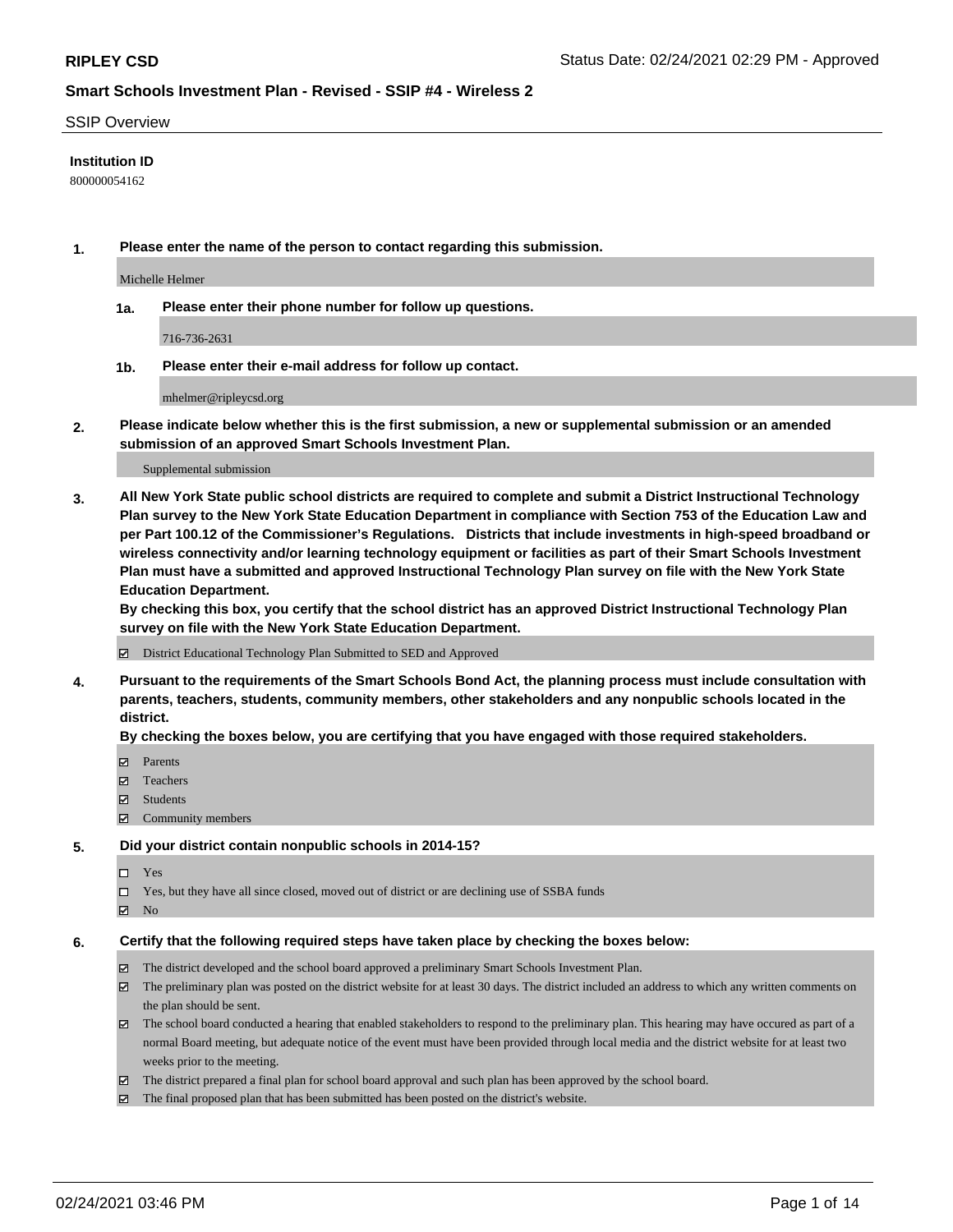SSIP Overview

**6a. Please upload the proposed Smart Schools Investment Plan (SSIP) that was posted on the district's website, along with any supporting materials. Note that this should be different than your recently submitted Educational Technology Survey. The Final SSIP, as approved by the School Board, should also be posted on the website and remain there during the course of the projects contained therein.**

SSIP 4 with server.pdf

**6b. Enter the webpage address where the final Smart Schools Investment Plan is posted. The Plan should remain posted for the life of the included projects.**

https://www.ripleycsd.org/o/ripley/page/plans

**7. Please enter an estimate of the total number of students and staff that will benefit from this Smart Schools Investment Plan based on the cumulative projects submitted to date.**

180

**8. An LEA/School District may partner with one or more other LEA/School Districts to form a consortium to pool Smart Schools Bond Act funds for a project that meets all other Smart School Bond Act requirements. Each school district participating in the consortium will need to file an approved Smart Schools Investment Plan for the project and submit a signed Memorandum of Understanding that sets forth the details of the consortium including the roles of each respective district.**

 $\Box$  The district plans to participate in a consortium to partner with other school district(s) to implement a Smart Schools project.

## **9. Please enter the name and 6-digit SED Code for each LEA/School District participating in the Consortium.**

| Partner LEA/District | <b>ISED BEDS Code</b> |
|----------------------|-----------------------|
| (No Response)        | (No Response)         |

### **10. Please upload a signed Memorandum of Understanding with all of the participating Consortium partners.**

(No Response)

**11. Your district's Smart Schools Bond Act Allocation is:**

\$540,794

### **12. Final 2014-15 BEDS Enrollment to calculate Nonpublic Sharing Requirement**

|            | <b>Public Enrollment</b> | Nonpublic Enrollment | <b>Total Enrollment</b> | l Nonpublic Percentage |
|------------|--------------------------|----------------------|-------------------------|------------------------|
| Enrollment | 144                      |                      | 144.00                  | 0.00                   |

**13. This table compares each category budget total, as entered in that category's page, to the total expenditures listed in the category's expenditure table. Any discrepancies between the two must be resolved before submission.**

|                                          | Sub-Allocations | <b>Expenditure Totals</b> | <b>Difference</b> |
|------------------------------------------|-----------------|---------------------------|-------------------|
| <b>School Connectivity</b>               | 32,091.81       | 32,091.81                 | 0.00              |
| Connectivity Projects for<br>Communities | 0.00            | 0.00                      | 0.00              |
| Classroom Technology                     | 0.00            | 0.00                      | 0.00              |
| Pre-Kindergarten Classrooms              | 0.00            | 0.00                      | 0.00              |
| Replace Transportable<br>Classrooms      | 0.00            | 0.00                      | 0.00              |
| High-Tech Security Features              | 0.00            | 0.00                      | 0.00              |
| Nonpublic Loan                           | 0.00            | 0.00                      | 0.00              |
| Totals:                                  |                 |                           |                   |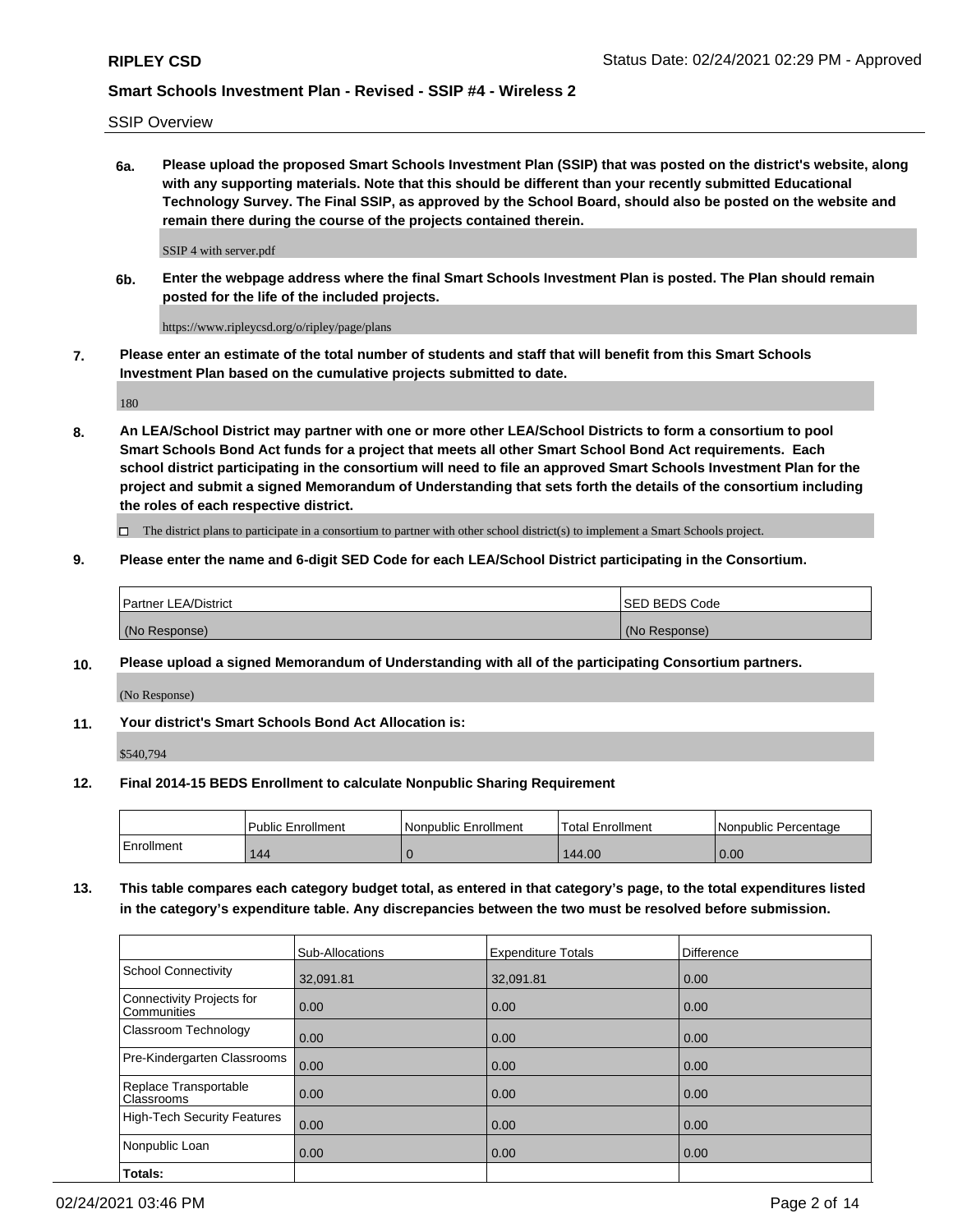SSIP Overview

| 32,092          | 32,092               |                   |
|-----------------|----------------------|-------------------|
| Sub-Allocations | l Expenditure Totals | <b>Difference</b> |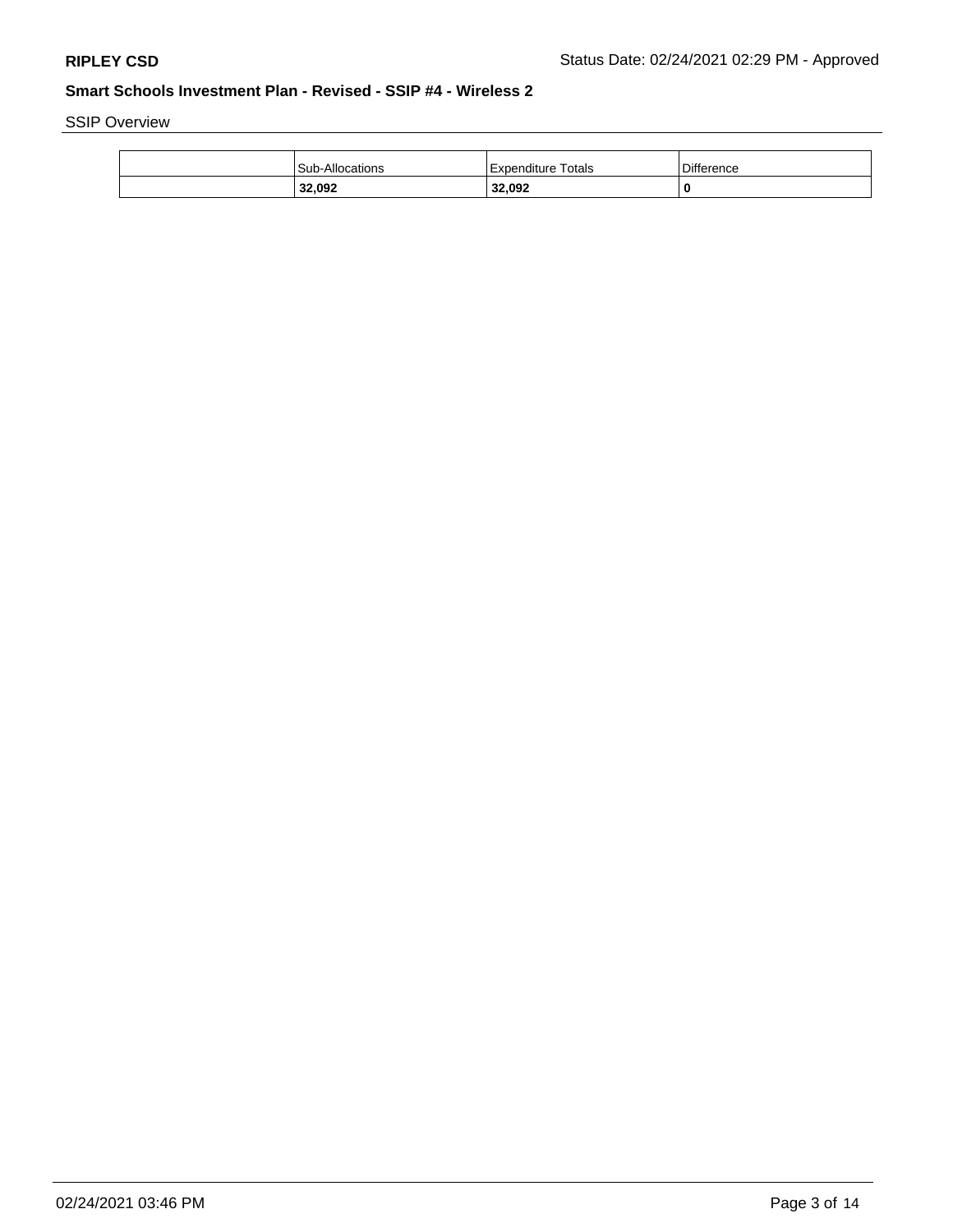School Connectivity

- **1. In order for students and faculty to receive the maximum benefit from the technology made available under the Smart Schools Bond Act, their school buildings must possess sufficient connectivity infrastructure to ensure that devices can be used during the school day. Smart Schools Investment Plans must demonstrate that:**
	- **• sufficient infrastructure that meets the Federal Communications Commission's 100 Mbps per 1,000 students standard currently exists in the buildings where new devices will be deployed, or**
	- **• is a planned use of a portion of Smart Schools Bond Act funds, or**
	- **• is under development through another funding source.**

**Smart Schools Bond Act funds used for technology infrastructure or classroom technology investments must increase the number of school buildings that meet or exceed the minimum speed standard of 100 Mbps per 1,000 students and staff within 12 months. This standard may be met on either a contracted 24/7 firm service or a "burstable" capability. If the standard is met under the burstable criteria, it must be:**

**1. Specifically codified in a service contract with a provider, and**

**2. Guaranteed to be available to all students and devices as needed, particularly during periods of high demand, such as computer-based testing (CBT) periods.**

**Please describe how your district already meets or is planning to meet this standard within 12 months of plan submission.**

We currently meet this standard in our district. Erie 1 BOCES is our internet service provider. We have a 1Gb line coming in to the school district. We have continual conversations with our Erie 1 managed service team to make sure that our infrastrsucture can support our future expanding needs based on our vision.

- **1a. If a district believes that it will be impossible to meet this standard within 12 months, it may apply for a waiver of this requirement, as described on the Smart Schools website. The waiver must be filed and approved by SED prior to submitting this survey.**
	- $\Box$  By checking this box, you are certifying that the school district has an approved waiver of this requirement on file with the New York State Education Department.
- **2. Connectivity Speed Calculator (Required). If the district currently meets the required speed, enter "Currently Met" in the last box: Expected Date When Required Speed Will be Met.**

|                         | I Number of     | Required Speed | Current Speed in | <b>Expected Speed</b>                | Expected Date        |
|-------------------------|-----------------|----------------|------------------|--------------------------------------|----------------------|
|                         | <b>Students</b> | in Mbps        | <b>Mbps</b>      | to be Attained                       | When Required        |
|                         |                 |                |                  | Within 12 Months 1Speed Will be Met1 |                      |
| <b>Calculated Speed</b> | 180             | 18.00          | 1000             | 1000Mb/1Gb                           | <b>Currently Met</b> |

**3. Describe how you intend to use Smart Schools Bond Act funds for high-speed broadband and/or wireless connectivity projects in school buildings.**

We plan to use our SSBA funds to replace the current access points for wireless as the current system. The current system will soon be reaching its end of support and end of life.

**4. Describe the linkage between the district's District Instructional Technology Plan and how the proposed projects will improve teaching and learning. (There should be a link between your response to this question and your responses to Question 1 in Section IV - NYSED Initiatives Alignment: "Explain how the district use of instructional technology will serve as a part of a comprehensive and sustained effort to support rigorous academic standards attainment and performance improvement for students."** 

**Your answer should also align with your answers to the questions in Section II - Strategic Technology Planning and the associated Action Steps in Section III - Action Plan.)**

Maintaining the wireless infrastructure allows us to continue our pursuit of using technology to engage and empower personalized learning experiences for students as well as collect and analyze student data in a timely fashion to drive instructional decisions. Furthermore, the use of technology, and specifically the wireless network, enables our educators to collaborate more effectively in professional learning communities.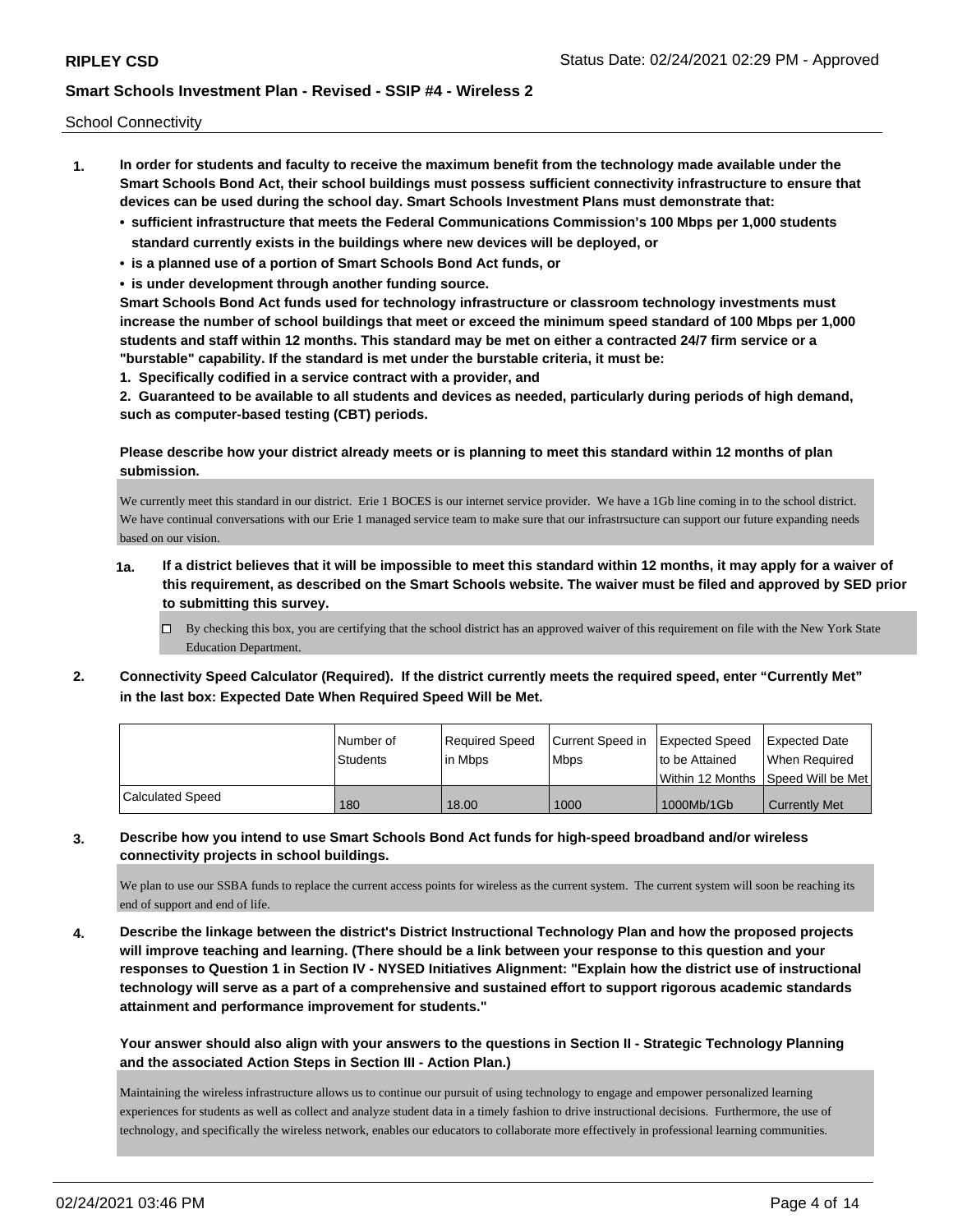School Connectivity

**5. If the district wishes to have students and staff access the Internet from wireless devices within the school building, or in close proximity to it, it must first ensure that it has a robust Wi-Fi network in place that has sufficient bandwidth to meet user demand.**

**Please describe how you have quantified this demand and how you plan to meet this demand.**

We meet with our Erie 1 BOCES managed service team weekly. On this team, there are Network Specialists, a Senior LAN/WAN Specialist among others. Having all of these people thinking about the vision of the district, considering current and upcoming projects and discussing the logistics, ensures that we are thinking through every scenario to make sure that we can move the vision forward seamlessly.

**6. Smart Schools plans with any expenditures in the School Connectivity category require a project number from the Office of Facilities Planning. Districts must submit an SSBA LOI and receive project numbers prior to submitting the SSIP. As indicated on the LOI, some projects may be eligible for a streamlined review and will not require a building permit.**

**Please indicate on a separate row each project number given to you by the Office of Facilities Planning.**

| <b>Project Number</b> |  |
|-----------------------|--|
| 06-24-01-04-0-001-BA3 |  |

**7. Certain high-tech security and connectivity infrastructure projects may be eligible for an expedited review process as determined by the Office of Facilities Planning.**

**Was your project deemed eligible for streamlined review?**

Yes

**7a. Districts that choose the Streamlined Review Process will be required to certify that they have reviewed all installations with their licensed architect or engineer of record and provide that person's name and license number. The licensed professional must review the products and proposed method of installation prior to implementation and review the work during and after completion in order to affirm that the work was codecompliant, if requested.**

I certify that I have reviewed all installations with a licensed architect or engineer of record.

**8. Include the name and license number of the architect or engineer of record.**

| Name        | License Number |
|-------------|----------------|
| Daniel Balz | 99519          |

**9. Public Expenditures – Loanable (Counts toward the nonpublic loan calculation)**

| Select the allowable expenditure type.<br>Repeat to add another item under each type. | <b>PUBLIC</b> Items to be<br>l Purchased | Quantity         | Cost Per Item    | <b>Total Cost</b> |
|---------------------------------------------------------------------------------------|------------------------------------------|------------------|------------------|-------------------|
| (No Response)                                                                         | (No Response)                            | (No<br>Response) | (No<br>Response) | 0.00              |
|                                                                                       |                                          | u                | 0.00             |                   |

**10. Public Expenditures – Non-Loanable (Does not count toward nonpublic loan calculation)**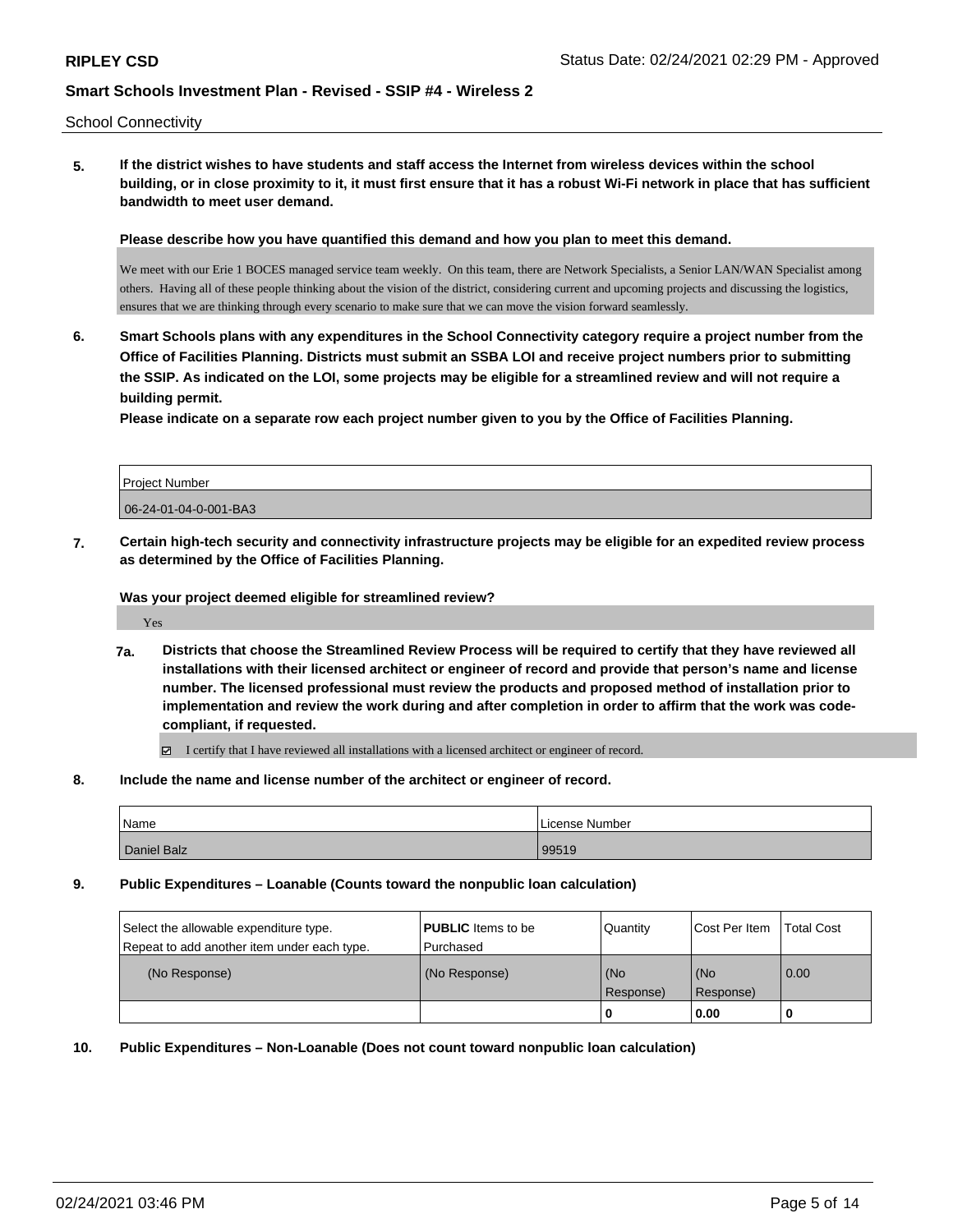School Connectivity

| Select the allowable expenditure | <b>PUBLIC</b> Items to be purchased  | Quantity       | Cost per Item | <b>Total Cost</b> |
|----------------------------------|--------------------------------------|----------------|---------------|-------------------|
| type.                            |                                      |                |               |                   |
| Repeat to add another item under |                                      |                |               |                   |
| each type.                       |                                      |                |               |                   |
| <b>Network/Access Costs</b>      | <b>EXTREME CLOUD APPLIANCE</b>       | $\overline{2}$ | 3,327.58      | 6,655.16          |
| Network/Access Costs             | <b>EW NBD AHR 30137</b>              | $\overline{2}$ | 504.00        | 1,008.00          |
| Network/Access Costs             | <b>EXTREME CLOUD APPLIANCE V4</b>    | 2              | 0.34          | 0.68              |
|                                  | <b>ACTIVATION</b>                    |                |               |                   |
| Network/Access Costs             | ExtremeCloud Appliance - 5 Device    | $\overline{2}$ | 212.50        | 425.00            |
|                                  | <b>Permanent Adoption License</b>    |                |               |                   |
|                                  |                                      |                |               |                   |
| Network/Access Costs             | ExtremeCloud Appliance - 25 Device   | $\overline{2}$ | 1,062.50      | 2,125.00          |
|                                  | <b>Permanent Adoption License</b>    |                |               |                   |
| <b>Network/Access Costs</b>      | USA, CORD, NEMA 5-15, C13            | 2              | 9.86          | 19.72             |
| Network/Access Costs             | Dual Radio 802.11ax - 2x2:2 Dual 5G  | 60             | 221.00        | 13,260.00         |
|                                  | Indoor Internal Antenna Access Point |                |               |                   |
|                                  | Domain: US and Puerto Rico           |                |               |                   |
|                                  |                                      |                |               |                   |
| Network/Access Costs             | EW Software & TAC - AP310i-FCC       | 60             | 22.50         | 1,350.00          |
|                                  | COTERM: This year Term: 365 Days     |                |               |                   |
| <b>Professional Services</b>     | <b>Engineering Services</b>          | 25             | 100.00        | 2,500.00          |
| Network/Access Costs             | PowerEdge R740                       |                | 4,748.25      | 4,748.25          |
|                                  |                                      | 158            | 10,208.53     | 32,092            |

# **11. Final 2014-15 BEDS Enrollment to calculate Nonpublic Sharing Requirement (no changes allowed.)**

|            | Public Enrollment | Nonpublic Enrollment | Total Enrollment | INonpublic Percentage |
|------------|-------------------|----------------------|------------------|-----------------------|
| Enrollment | 144               |                      | 144.00           | 0.00                  |

# **12. Total Public Budget - Loanable (Counts toward the nonpublic loan calculation)**

|                                               | Public Allocations | <b>Estimated Nonpublic Loan</b><br>Amount | <b>Estimated Total Sub-Allocations</b> |
|-----------------------------------------------|--------------------|-------------------------------------------|----------------------------------------|
| Network/Access Costs                          | (No Response)      | 0.00                                      | 0.00                                   |
| School Internal Connections and<br>Components | (No Response)      | 0.00                                      | 0.00                                   |
| Other                                         | (No Response)      | 0.00                                      | 0.00                                   |
| Totals:                                       | 0.00               |                                           | 0                                      |

# **13. Total Public Budget – Non-Loanable (Does not count toward the nonpublic loan calculation)**

|                                                   | Sub-<br><b>Allocation</b> |
|---------------------------------------------------|---------------------------|
| Network/Access Costs                              | 29,591.81                 |
| <b>Outside Plant Costs</b>                        | (No Response)             |
| <b>School Internal Connections and Components</b> | (No Response)             |
| Professional Services                             | 2,500.00                  |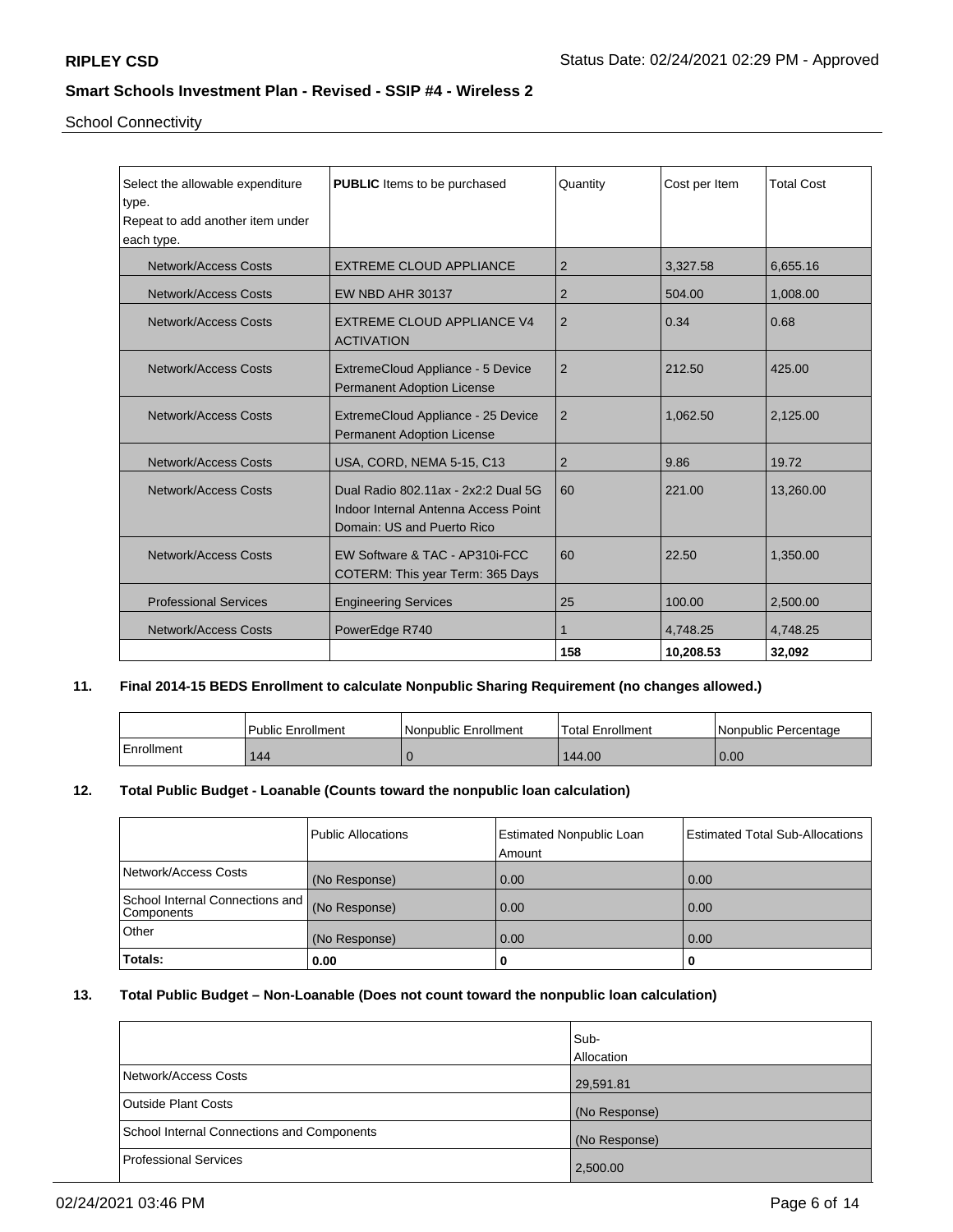School Connectivity

|                            | Sub-          |
|----------------------------|---------------|
|                            | Allocation    |
| Testing                    | (No Response) |
| <b>Other Upfront Costs</b> | (No Response) |
| <b>Other Costs</b>         | (No Response) |
| Totals:                    | 32,091.81     |

# **14. School Connectivity Totals**

|                          | Total Sub-Allocations |
|--------------------------|-----------------------|
| Total Loanable Items     | 0.00                  |
| Total Non-Ioanable Items | 32,091.81             |
| Totals:                  | 32,092                |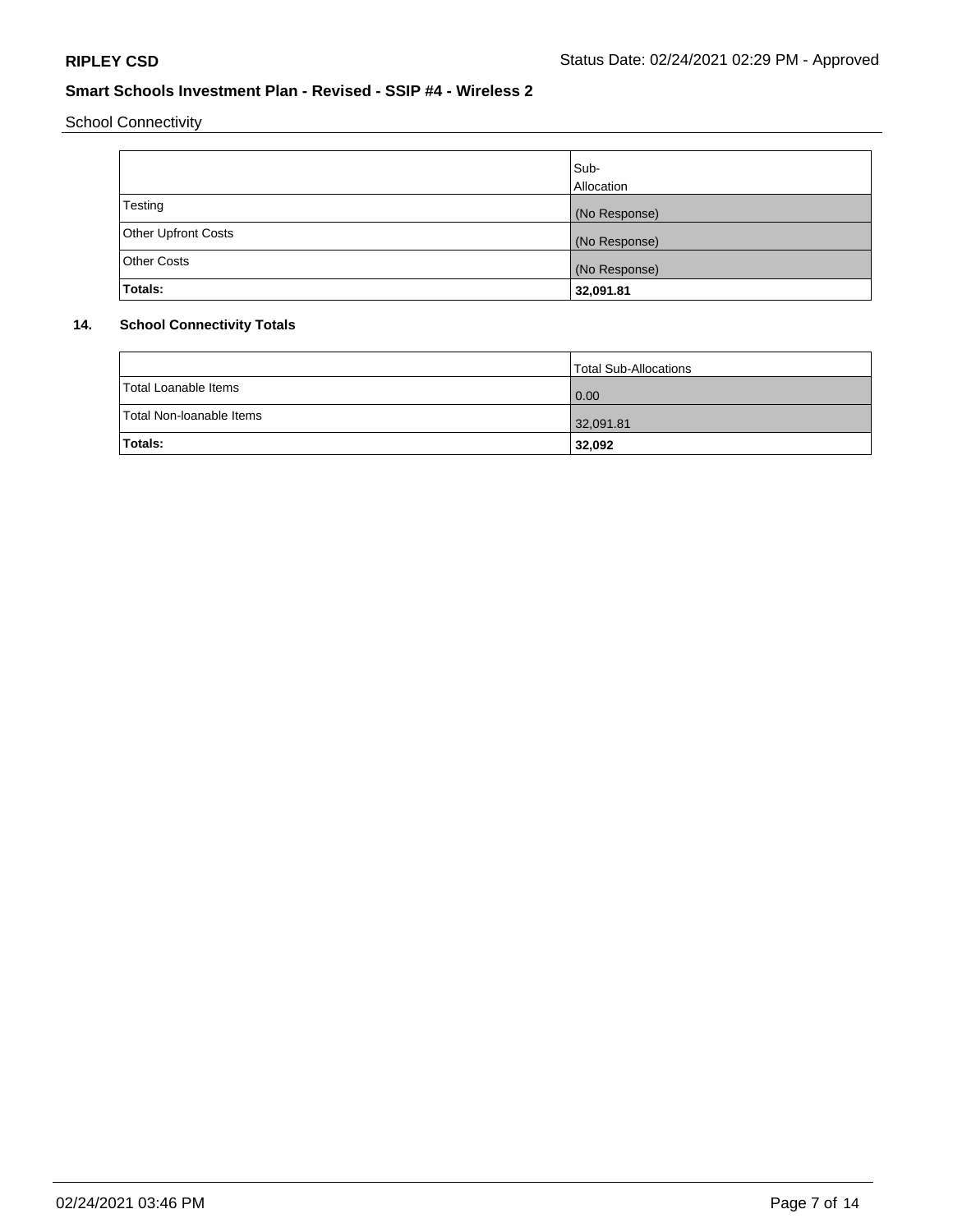Community Connectivity (Broadband and Wireless)

**1. Describe how you intend to use Smart Schools Bond Act funds for high-speed broadband and/or wireless connectivity projects in the community.**

(No Response)

**2. Please describe how the proposed project(s) will promote student achievement and increase student and/or staff access to the Internet in a manner that enhances student learning and/or instruction outside of the school day and/or school building.**

(No Response)

**3. Community connectivity projects must comply with all the necessary local building codes and regulations (building and related permits are not required prior to plan submission).**

 $\Box$  I certify that we will comply with all the necessary local building codes and regulations.

**4. Please describe the physical location of the proposed investment.**

(No Response)

**5. Please provide the initial list of partners participating in the Community Connectivity Broadband Project, along with their Federal Tax Identification (Employer Identification) number.**

| <b>Project Partners</b> | l Federal ID # |
|-------------------------|----------------|
| (No Response)           | (No Response)  |

**6. Please detail the type, quantity, per unit cost and total cost of the eligible items under each sub-category.**

| Select the allowable expenditure | Item to be purchased | Quantity      | Cost per Item | <b>Total Cost</b> |
|----------------------------------|----------------------|---------------|---------------|-------------------|
| type.                            |                      |               |               |                   |
| Repeat to add another item under |                      |               |               |                   |
| each type.                       |                      |               |               |                   |
| (No Response)                    | (No Response)        | (No Response) | (No Response) | 0.00              |
|                                  |                      | o             | 0.00          |                   |

**7. If you are submitting an allocation for Community Connectivity, complete this table.**

**Note that the calculated Total at the bottom of the table must equal the Total allocation for this category that you entered in the SSIP Overview overall budget.**

|                                    | Sub-Allocation |
|------------------------------------|----------------|
| Network/Access Costs               | (No Response)  |
| Outside Plant Costs                | (No Response)  |
| <b>Tower Costs</b>                 | (No Response)  |
| <b>Customer Premises Equipment</b> | (No Response)  |
| <b>Professional Services</b>       | (No Response)  |
| Testing                            | (No Response)  |
| <b>Other Upfront Costs</b>         | (No Response)  |
| <b>Other Costs</b>                 | (No Response)  |
| Totals:                            | 0.00           |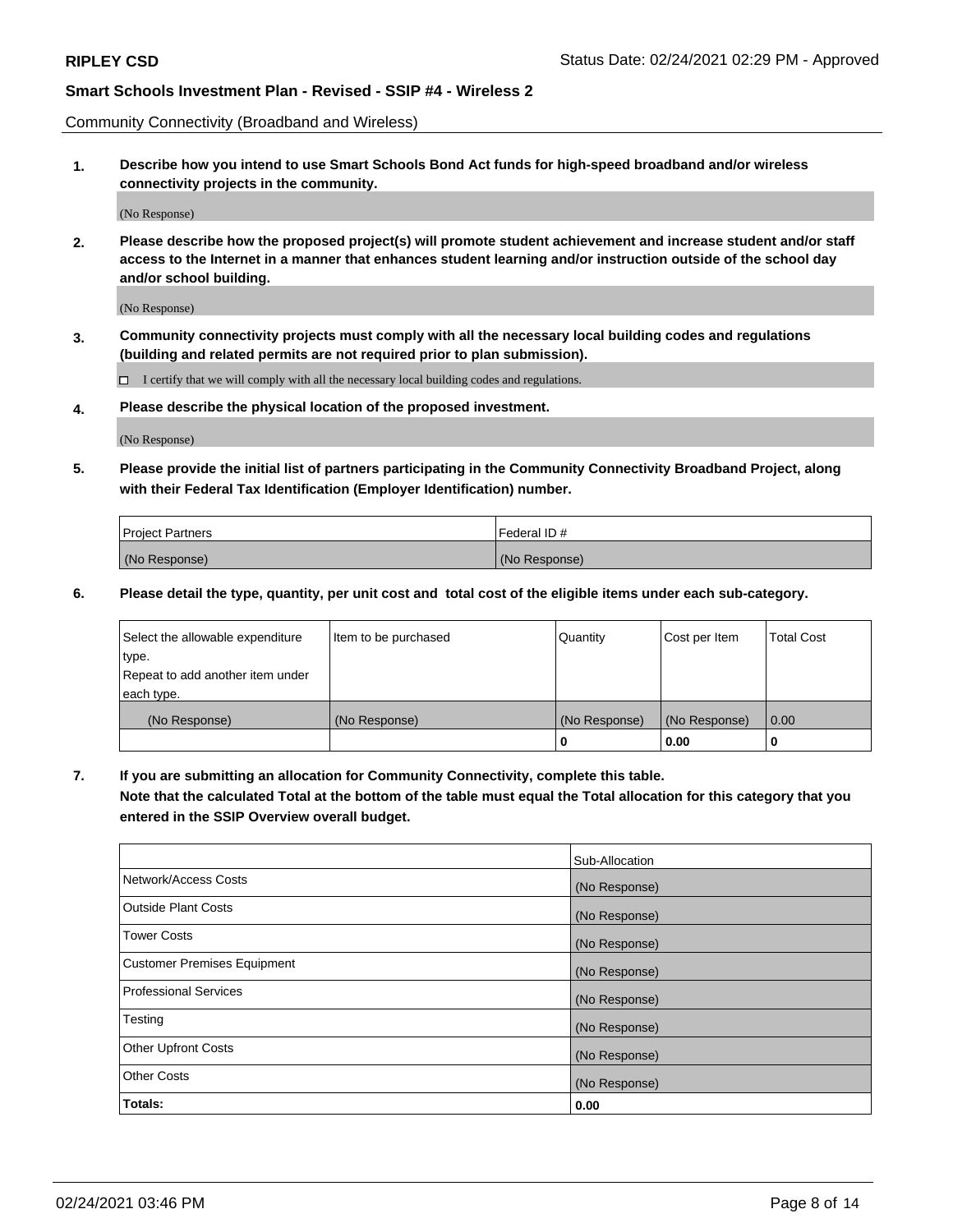## Classroom Learning Technology

**1. In order for students and faculty to receive the maximum benefit from the technology made available under the Smart Schools Bond Act, their school buildings must possess sufficient connectivity infrastructure to ensure that devices can be used during the school day. Smart Schools Investment Plans must demonstrate that sufficient infrastructure that meets the Federal Communications Commission's 100 Mbps per 1,000 students standard currently exists in the buildings where new devices will be deployed, or is a planned use of a portion of Smart Schools Bond Act funds, or is under development through another funding source. Smart Schools Bond Act funds used for technology infrastructure or classroom technology investments must increase the number of school buildings that meet or exceed the minimum speed standard of 100 Mbps per 1,000 students and staff within 12 months. This standard may be met on either a contracted 24/7 firm service or a "burstable" capability. If the standard is met under the burstable criteria, it must be:**

**1. Specifically codified in a service contract with a provider, and**

**2. Guaranteed to be available to all students and devices as needed, particularly during periods of high demand, such as computer-based testing (CBT) periods.**

**Please describe how your district already meets or is planning to meet this standard within 12 months of plan submission.**

(No Response)

- **1a. If a district believes that it will be impossible to meet this standard within 12 months, it may apply for a waiver of this requirement, as described on the Smart Schools website. The waiver must be filed and approved by SED prior to submitting this survey.**
	- By checking this box, you are certifying that the school district has an approved waiver of this requirement on file with the New York State Education Department.
- **2. Connectivity Speed Calculator (Required). If the district currently meets the required speed, enter "Currently Met" in the last box: Expected Date When Required Speed Will be Met.**

|                  | l Number of     | Required Speed | Current Speed in | <b>Expected Speed</b> | <b>Expected Date</b>                |
|------------------|-----------------|----------------|------------------|-----------------------|-------------------------------------|
|                  | <b>Students</b> | l in Mbps      | l Mbps           | to be Attained        | When Required                       |
|                  |                 |                |                  |                       | Within 12 Months  Speed Will be Met |
| Calculated Speed | (No Response)   | 0.00           | (No Response)    | l (No Response)       | (No Response)                       |

**3. If the district wishes to have students and staff access the Internet from wireless devices within the school building, or in close proximity to it, it must first ensure that it has a robust Wi-Fi network in place that has sufficient bandwidth to meet user demand.**

**Please describe how you have quantified this demand and how you plan to meet this demand.**

(No Response)

**4. All New York State public school districts are required to complete and submit an Instructional Technology Plan survey to the New York State Education Department in compliance with Section 753 of the Education Law and per Part 100.12 of the Commissioner's Regulations.**

**Districts that include educational technology purchases as part of their Smart Schools Investment Plan must have a submitted and approved Instructional Technology Plan survey on file with the New York State Education Department.**

- By checking this box, you are certifying that the school district has an approved Instructional Technology Plan survey on file with the New York State Education Department.
- **5. Describe the devices you intend to purchase and their compatibility with existing or planned platforms or systems. Specifically address the adequacy of each facility's electrical, HVAC and other infrastructure necessary to install and support the operation of the planned technology.**

(No Response)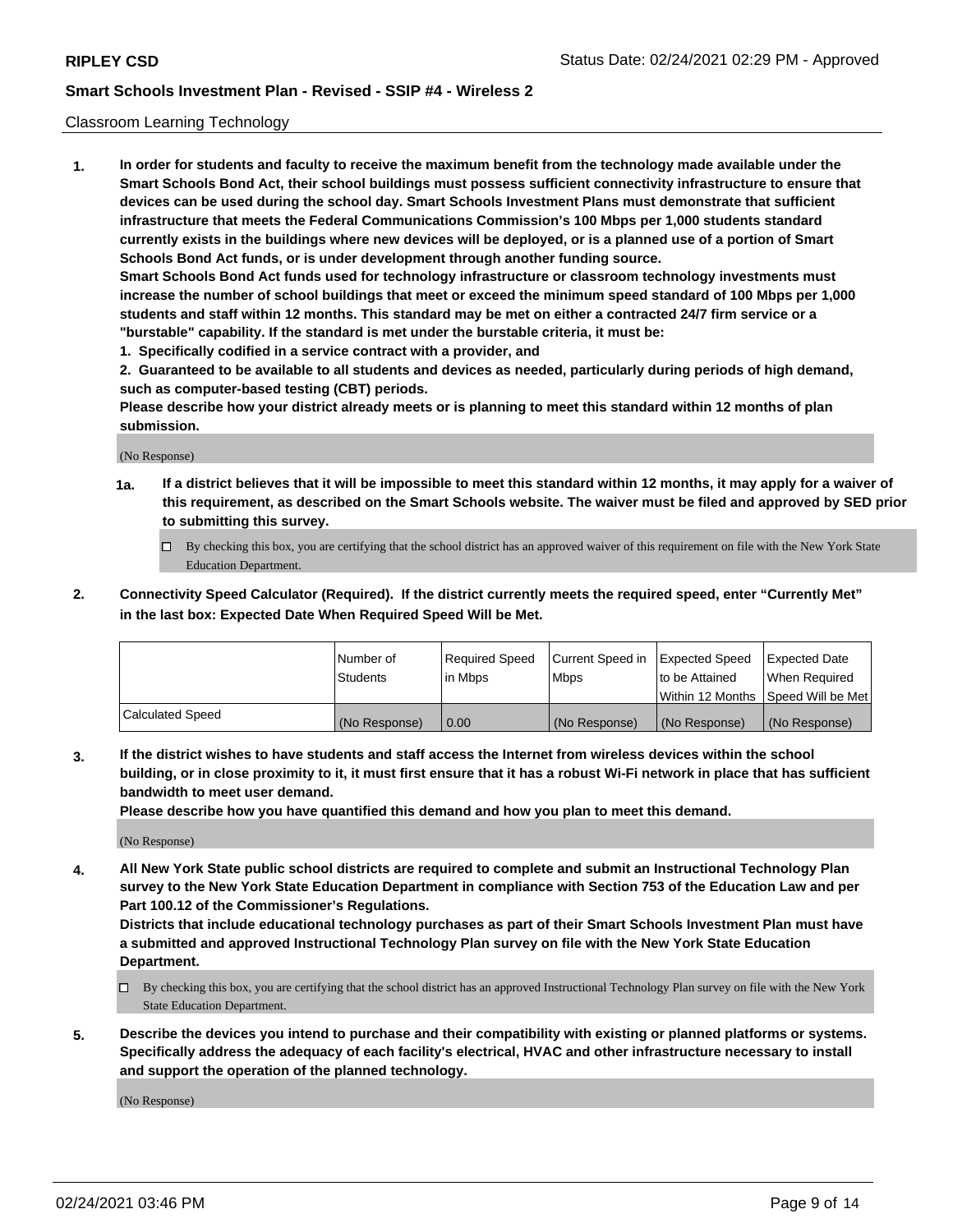## Classroom Learning Technology

- **6. Describe how the proposed technology purchases will:**
	- **> enhance differentiated instruction;**
	- **> expand student learning inside and outside the classroom;**
	- **> benefit students with disabilities and English language learners; and**
	- **> contribute to the reduction of other learning gaps that have been identified within the district.**

**The expectation is that districts will place a priority on addressing the needs of students who struggle to succeed in a rigorous curriculum. Responses in this section should specifically address this concern and align with the district's Instructional Technology Plan (in particular Question 2 of E. Curriculum and Instruction: "Does the district's instructional technology plan address the needs of students with disabilities to ensure equitable access to instruction, materials and assessments?" and Question 3 of the same section: "Does the district's instructional technology plan address the provision of assistive technology specifically for students with disabilities to ensure access to and participation in the general curriculum?")**

**In addition, describe how the district ensures equitable access to instruction, materials and assessments and participation in the general curriculum for both SWD and English Language Learners/Multilingual Learners (ELL/MLL) students.**

(No Response)

**7. Where appropriate, describe how the proposed technology purchases will enhance ongoing communication with parents and other stakeholders and help the district facilitate technology-based regional partnerships, including distance learning and other efforts.**

(No Response)

**8. Describe the district's plan to provide professional development to ensure that administrators, teachers and staff can employ the technology purchased to enhance instruction successfully.**

**Note: This response should be aligned and expanded upon in accordance with your district's response to Question 1 of F. Professional Development of your Instructional Technology Plan: "Please provide a summary of professional development offered to teachers and staff, for the time period covered by this plan, to support technology to enhance teaching and learning. Please include topics, audience and method of delivery within your summary."**

(No Response)

- **9. Districts must contact one of the SUNY/CUNY teacher preparation programs listed on the document on the left side of the page that supplies the largest number of the district's new teachers to request advice on innovative uses and best practices at the intersection of pedagogy and educational technology.**
	- By checking this box, you certify that you have contacted the SUNY/CUNY teacher preparation program that supplies the largest number of your new teachers to request advice on these issues.
	- **9a. Please enter the name of the SUNY or CUNY Institution that you contacted.**

(No Response)

**9b. Enter the primary Institution phone number.**

(No Response)

**9c. Enter the name of the contact person with whom you consulted and/or will be collaborating with on innovative uses of technology and best practices.**

(No Response)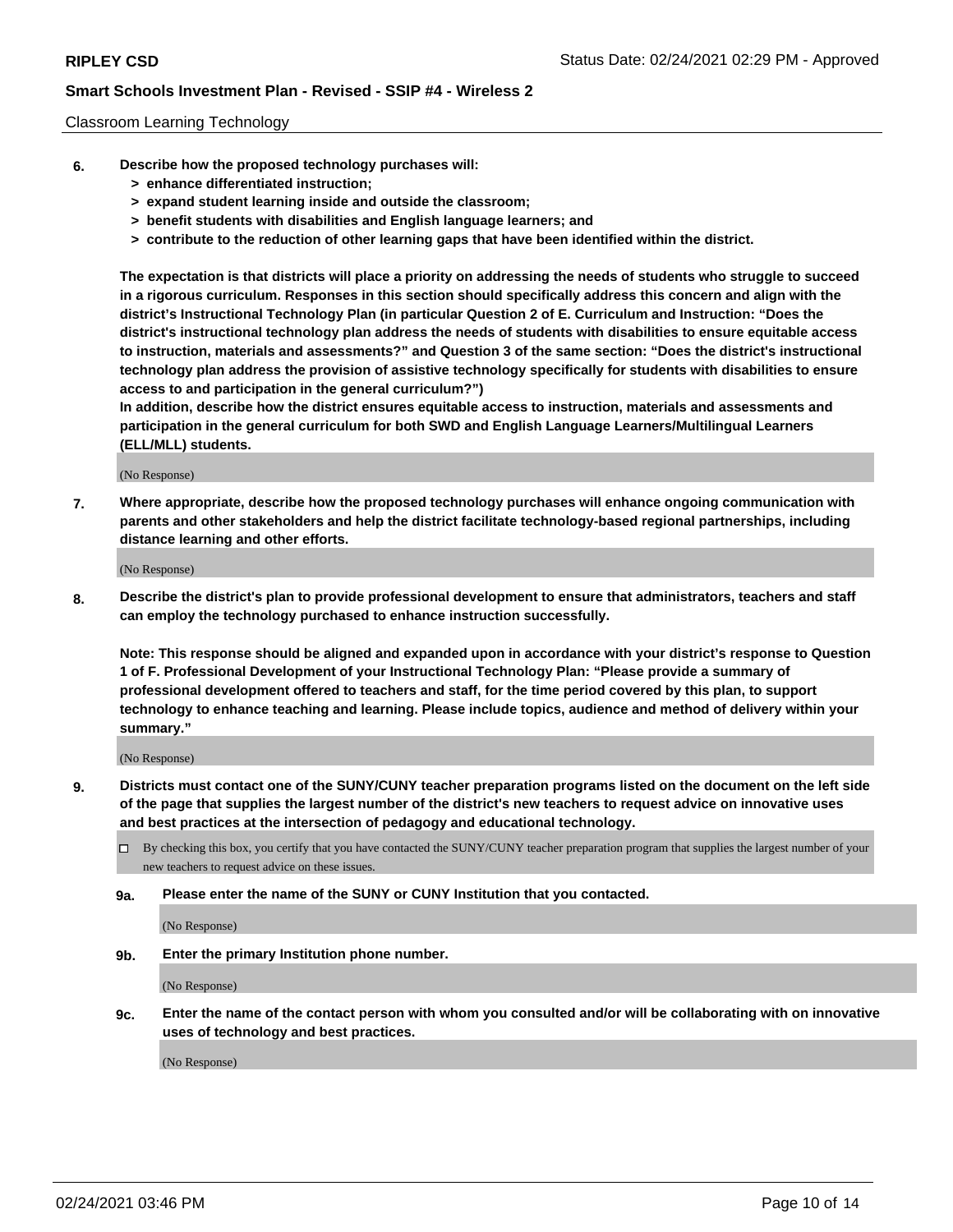## Classroom Learning Technology

**10. To ensure the sustainability of technology purchases made with Smart Schools funds, districts must demonstrate a long-term plan to maintain and replace technology purchases supported by Smart Schools Bond Act funds. This sustainability plan shall demonstrate a district's capacity to support recurring costs of use that are ineligible for Smart Schools Bond Act funding such as device maintenance, technical support, Internet and wireless fees, maintenance of hotspots, staff professional development, building maintenance and the replacement of incidental items. Further, such a sustainability plan shall include a long-term plan for the replacement of purchased devices and equipment at the end of their useful life with other funding sources.**

 $\Box$  By checking this box, you certify that the district has a sustainability plan as described above.

**11. Districts must ensure that devices purchased with Smart Schools Bond funds will be distributed, prepared for use, maintained and supported appropriately. Districts must maintain detailed device inventories in accordance with generally accepted accounting principles.**

By checking this box, you certify that the district has a distribution and inventory management plan and system in place.

### **12. Please detail the type, quantity, per unit cost and total cost of the eligible items under each sub-category.**

| Select the allowable expenditure<br>type.<br>Repeat to add another item under | Item to be Purchased | Quantity      | Cost per Item | <b>Total Cost</b> |
|-------------------------------------------------------------------------------|----------------------|---------------|---------------|-------------------|
| each type.<br>(No Response)                                                   | (No Response)        | (No Response) | (No Response) | 0.00              |
|                                                                               |                      | 0             | 0.00          |                   |

### **13. Final 2014-15 BEDS Enrollment to calculate Nonpublic Sharing Requirement (no changes allowed.)**

|            | <b>Public Enrollment</b> | Nonpublic Enrollment | <b>Total Enrollment</b> | Nonpublic<br>l Percentage |
|------------|--------------------------|----------------------|-------------------------|---------------------------|
| Enrollment | 144                      |                      | 144.00                  | 0.00                      |

## **14. If you are submitting an allocation for Classroom Learning Technology complete this table.**

|                         | Public School Sub-Allocation | <b>Estimated Nonpublic Loan</b><br>Amount<br>(Based on Percentage Above) | Estimated Total Public and<br>Nonpublic Sub-Allocation |
|-------------------------|------------------------------|--------------------------------------------------------------------------|--------------------------------------------------------|
| Interactive Whiteboards | (No Response)                | 0.00                                                                     | 0.00                                                   |
| Computer Servers        | (No Response)                | 0.00                                                                     | 0.00                                                   |
| Desktop Computers       | (No Response)                | 0.00                                                                     | 0.00                                                   |
| <b>Laptop Computers</b> | (No Response)                | 0.00                                                                     | 0.00                                                   |
| <b>Tablet Computers</b> | (No Response)                | 0.00                                                                     | 0.00                                                   |
| <b>Other Costs</b>      | (No Response)                | 0.00                                                                     | 0.00                                                   |
| Totals:                 | 0.00                         | 0                                                                        | 0                                                      |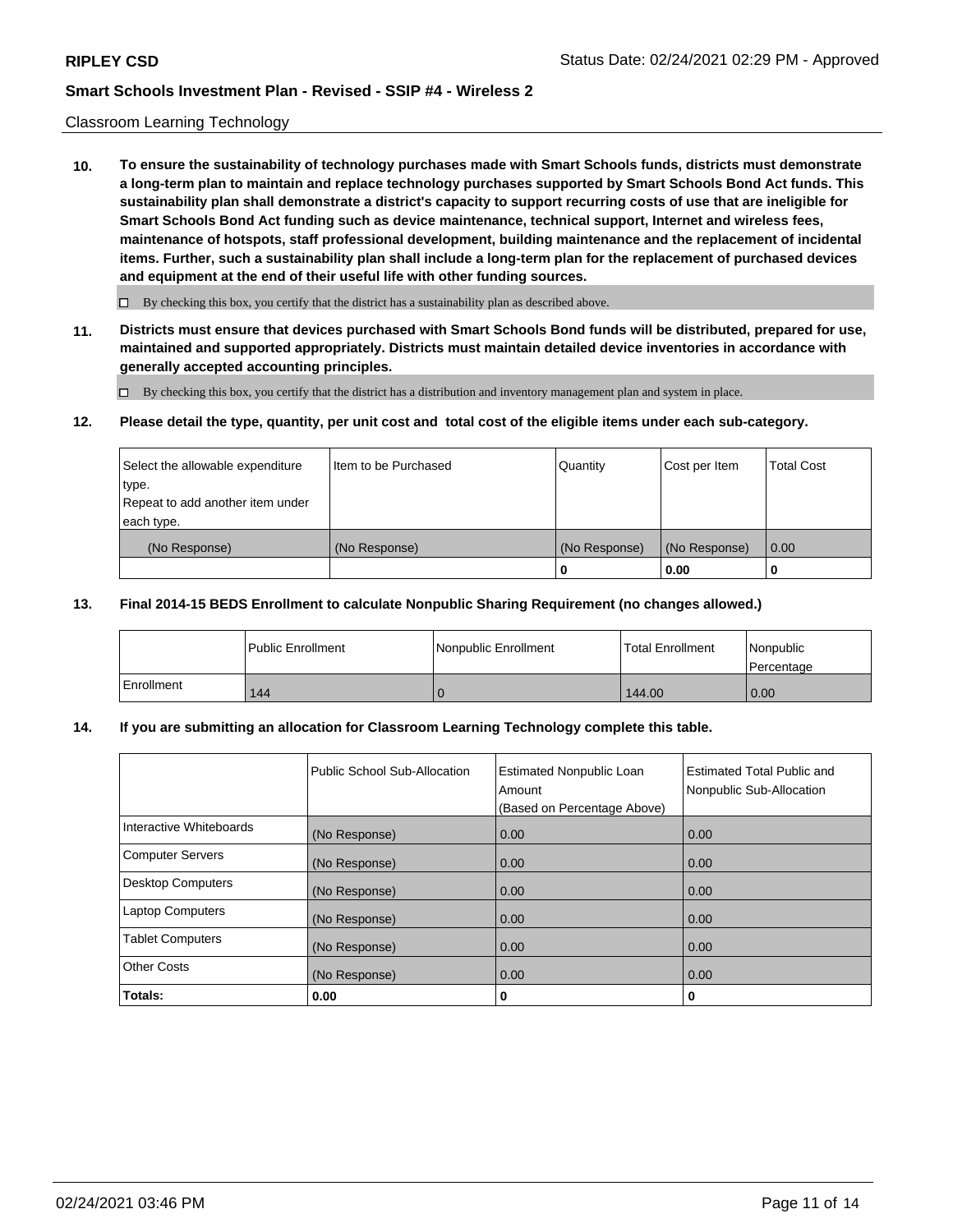### Pre-Kindergarten Classrooms

**1. Provide information regarding how and where the district is currently serving pre-kindergarten students and justify the need for additional space with enrollment projections over 3 years.**

(No Response)

- **2. Describe the district's plan to construct, enhance or modernize education facilities to accommodate prekindergarten programs. Such plans must include:**
	- **Specific descriptions of what the district intends to do to each space;**
	- **An affirmation that new pre-kindergarten classrooms will contain a minimum of 900 square feet per classroom;**
	- **The number of classrooms involved;**
	- **The approximate construction costs per classroom; and**
	- **Confirmation that the space is district-owned or has a long-term lease that exceeds the probable useful life of the improvements.**

(No Response)

**3. Smart Schools Bond Act funds may only be used for capital construction costs. Describe the type and amount of additional funds that will be required to support ineligible ongoing costs (e.g. instruction, supplies) associated with any additional pre-kindergarten classrooms that the district plans to add.**

(No Response)

**4. All plans and specifications for the erection, repair, enlargement or remodeling of school buildings in any public school district in the State must be reviewed and approved by the Commissioner. Districts that plan capital projects using their Smart Schools Bond Act funds will undergo a Preliminary Review Process by the Office of Facilities Planning.**

**Please indicate on a separate row each project number given to you by the Office of Facilities Planning.**

| Project Number |  |
|----------------|--|
| (No Response)  |  |
|                |  |

**5. Please detail the type, quantity, per unit cost and total cost of the eligible items under each sub-category.**

| Select the allowable expenditure | Item to be purchased | Quantity      | Cost per Item | <b>Total Cost</b> |
|----------------------------------|----------------------|---------------|---------------|-------------------|
| 'type.                           |                      |               |               |                   |
| Repeat to add another item under |                      |               |               |                   |
| each type.                       |                      |               |               |                   |
| (No Response)                    | (No Response)        | (No Response) | (No Response) | 0.00              |
|                                  |                      | U             | 0.00          |                   |

**6. If you have made an allocation for Pre-Kindergarten Classrooms, complete this table. Note that the calculated Total at the bottom of the table must equal the Total allocation for this category that you entered in the SSIP Overview overall budget.**

| Totals:                                  | 0.00           |
|------------------------------------------|----------------|
| <b>Other Costs</b>                       | (No Response)  |
| Enhance/Modernize Educational Facilities | (No Response)  |
| Construct Pre-K Classrooms               | (No Response)  |
|                                          | Sub-Allocation |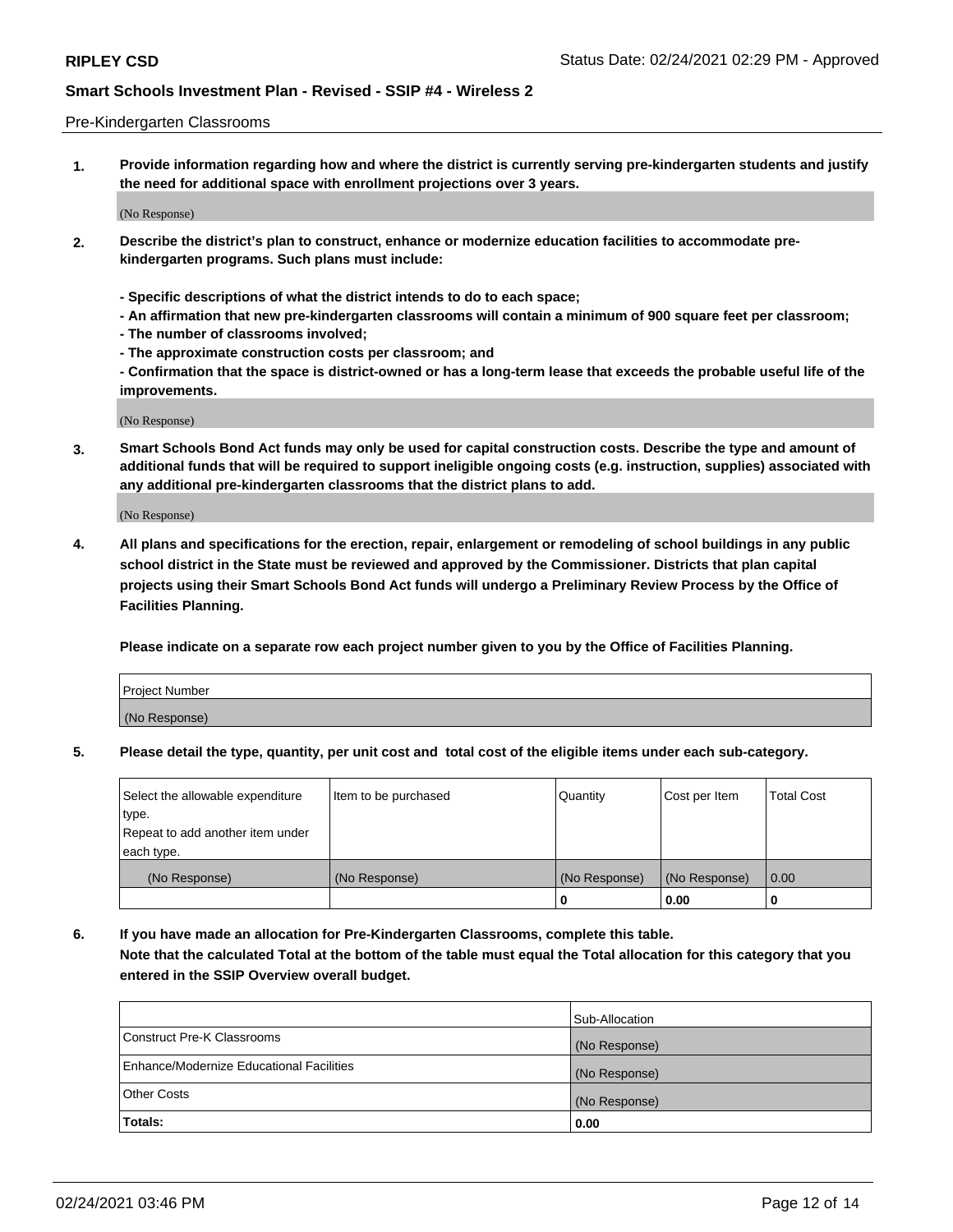Replace Transportable Classrooms

**1. Describe the district's plan to construct, enhance or modernize education facilities to provide high-quality instructional space by replacing transportable classrooms.**

(No Response)

**2. All plans and specifications for the erection, repair, enlargement or remodeling of school buildings in any public school district in the State must be reviewed and approved by the Commissioner. Districts that plan capital projects using their Smart Schools Bond Act funds will undergo a Preliminary Review Process by the Office of Facilities Planning.**

**Please indicate on a separate row each project number given to you by the Office of Facilities Planning.**

| Project Number |  |
|----------------|--|
|                |  |
| (No Response)  |  |

**3. For large projects that seek to blend Smart Schools Bond Act dollars with other funds, please note that Smart Schools Bond Act funds can be allocated on a pro rata basis depending on the number of new classrooms built that directly replace transportable classroom units.**

**If a district seeks to blend Smart Schools Bond Act dollars with other funds describe below what other funds are being used and what portion of the money will be Smart Schools Bond Act funds.**

(No Response)

**4. Please detail the type, quantity, per unit cost and total cost of the eligible items under each sub-category.**

| Select the allowable expenditure | Item to be purchased | Quantity      | Cost per Item | Total Cost |
|----------------------------------|----------------------|---------------|---------------|------------|
| ∣type.                           |                      |               |               |            |
| Repeat to add another item under |                      |               |               |            |
| each type.                       |                      |               |               |            |
| (No Response)                    | (No Response)        | (No Response) | (No Response) | 0.00       |
|                                  |                      | u             | 0.00          |            |

**5. If you have made an allocation for Replace Transportable Classrooms, complete this table. Note that the calculated Total at the bottom of the table must equal the Total allocation for this category that you entered in the SSIP Overview overall budget.**

|                                                | Sub-Allocation |
|------------------------------------------------|----------------|
| Construct New Instructional Space              | (No Response)  |
| Enhance/Modernize Existing Instructional Space | (No Response)  |
| Other Costs                                    | (No Response)  |
| Totals:                                        | 0.00           |